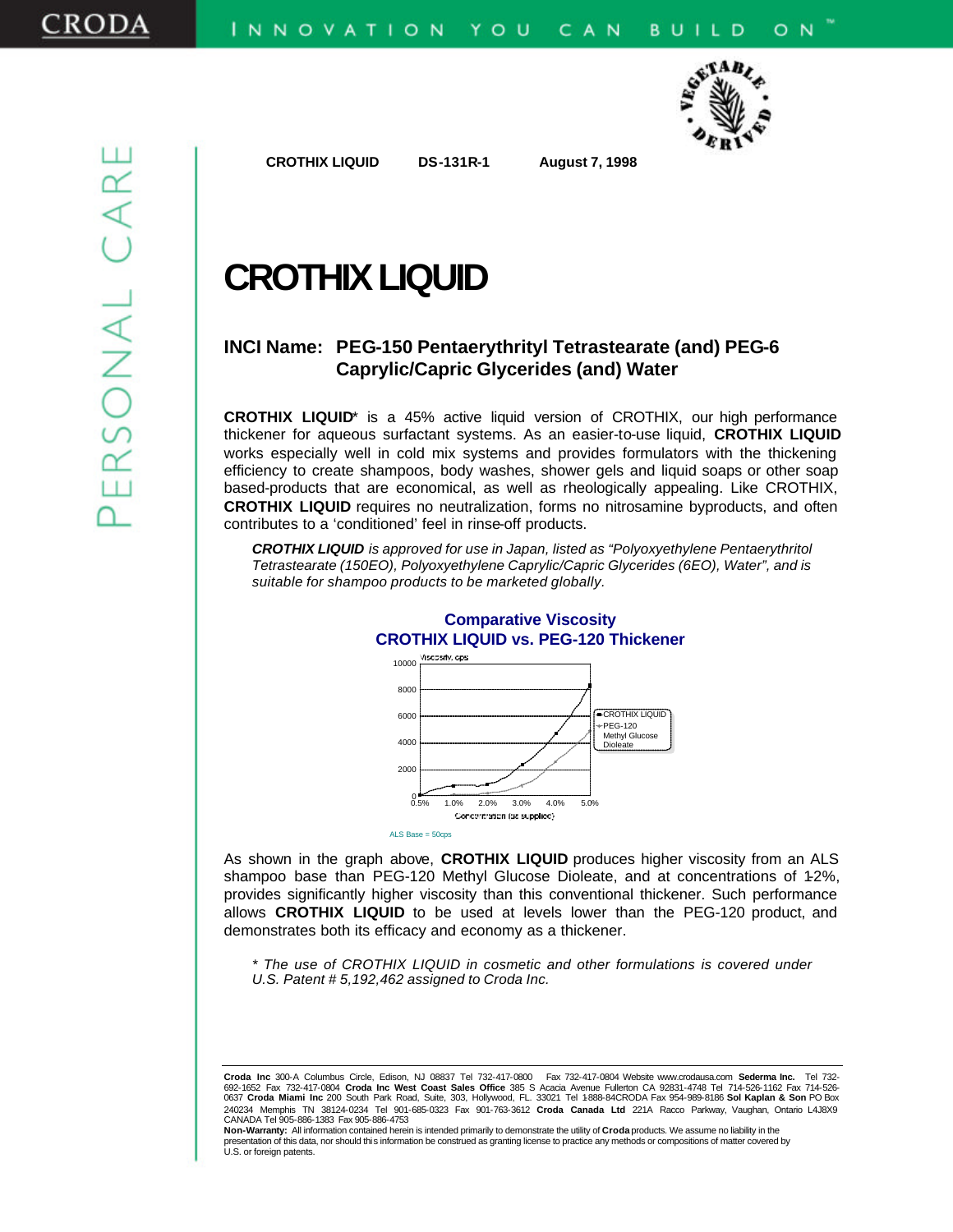**CROTHIX LIQUID** can be used to thicken products like shampoos, bath gels, or liquid soaps, simply by preheating the material to a temperature above 50°C and then adding it to the cold surfactant base with mixing. In most instances, the resultant blend is clear, provided the pH is 5.0 or higher. However, it is best to check each individual formulation, since some systems may become hazy if mixed this way. If desired, formulations that are quite viscous can be heated and made easier to stir. Emulsion-type products like body washes, conditioners and lotions can be easily formulated by incorporating **CROTHIX LIQUID** into the oil phase and heating the mixture to a temperature above 50°C before forming the emulsion.

In-house evaluations of a clear body wash and a baby shampoo, each using **CROTHIX LIQUID** at 3.5% in place of CROTHIX, found the **CROTHIX LIQUID** products to be essentially the same and to exhibit similar wash-off and feel characteristics. These products also produce similar foam—namely, small bubble size initially and larger sized bubbles on a second wetting. The results of foam height testing are shown below.



#### **Comparative Foam Heights CROTHIX LIQUID vs. CROTHIX**

Please note: The level of PEG-6 Caprylic/Capric Glycerides in the Clear Body Wash formula *was decreased to account for the content of this material in CROTHIX LIQUID.*

Like CROTHIX, **CROTHIX LIQUID** is best used at a pH between 5.0 and 9.0, tolerates salt well, and unlike carbomers, does not need to be neutralized. The material is freely soluble in anionic, nonionic and amphoteric surfactant systems and is compatible with cationic salts. **CROTHIX LIQUID** has been found to work successfully as the thickening component of a series of DEA-free surfactant blends that Croda developed using CRODASINIC LS-30 (Sodium Lauroyl Sarcosinate) with either ALES, ALS, SLES, or SLS as the primary surfactant. *(Please refer to the CRODASINIC LS-30 data sheet (DS-71R-1) for foaming and viscosity data and precise use levels.)*

Typical use levels: 1-8%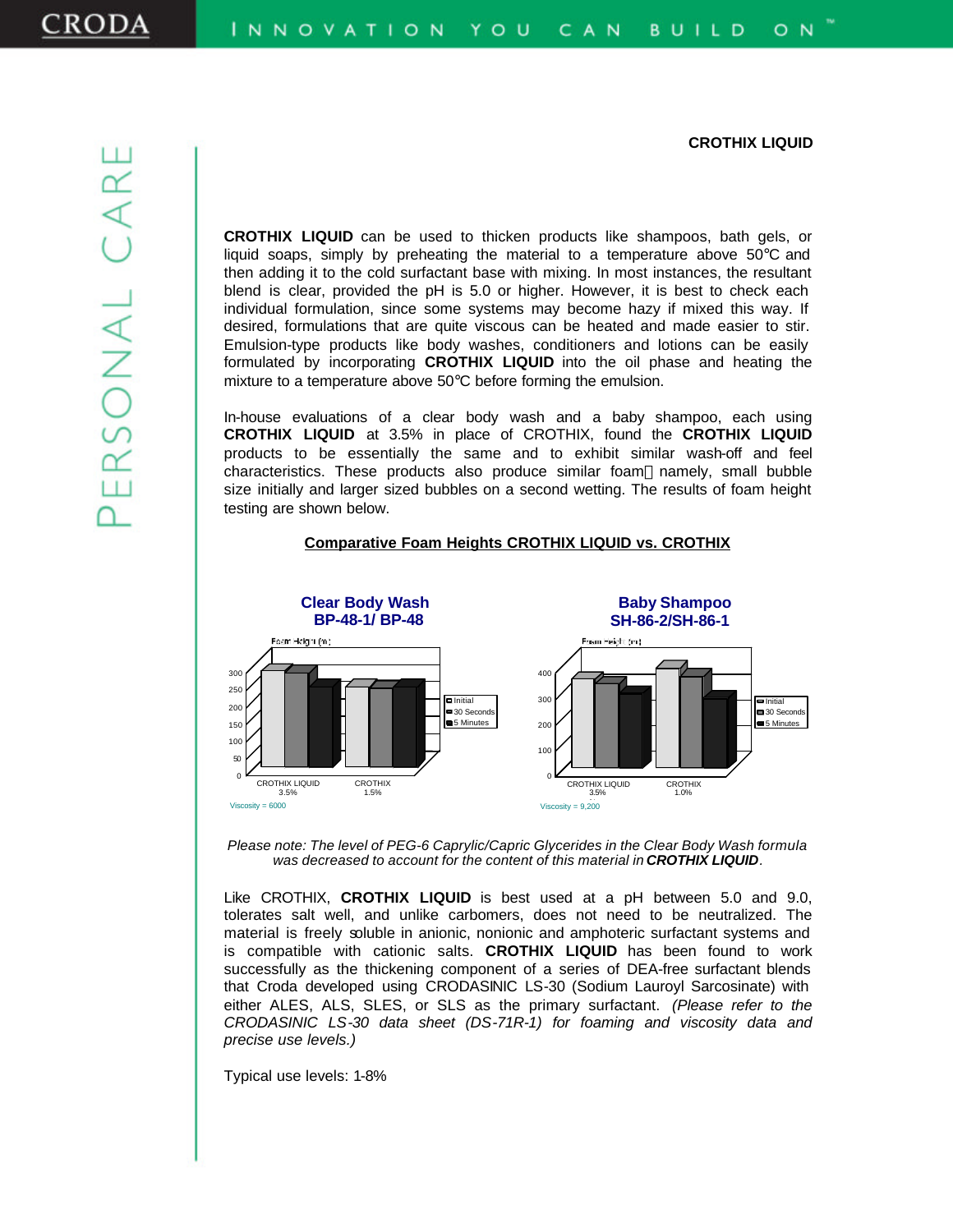## **CROTHIX/CROTHIX LIQUID Equivalents**

As a liquid thickener, **CROTHIX LIQUID** is economical as well as efficient; however, at 45% active, it does require a higher concentration than CROTHIX and may need to be used at a level up to 2½ times higher to produce the same viscosity. We have developed a set of *CROTHIX/CROTHIX LIQUID equivalents* to aid formulators who may be using CROTHIX and wish to substitute our new **CROTHIX LIQUID** product in its place or who may be responsible for formulating cold-mix systems.

These functional equivalents are given as four separate sets of **CROTHIX**/**CROTHIX LIQUID** formulations and are shown in a series of easy-to-follow tables that begin on the next page. Each **CROTHIX LIQUID** formulation has been laboratory tested and found equivalent in both activity (% solids) and performance to its respective CROTHIX version. The formulations are duplicates of basic shampoo systems based on ALES, ALS, SLES, or SLS and contain either 1% CROTHIX or the equivalent concentration of **CROTHIX LIQUID** and an adjusted level of surfactant. Equivalency was determined by measuring viscosity (cps) and foam height (ml). The values appear below the ingredients listed for each of the CROTHIX and **CROTHIX LIQUID** formulas. Precise use levels are given for each ingredient, enabling formulators to easily calculate the concentration of **CROTHIX LIQUID** according to their own formula or make what adjustments are necessary should a surfactant blend be used.

As always, our applications chemists are available and can provide you with formulating assistance or answer any questions you may have. You may contact the Applications Laboratory at our North American Technical Center at (732) 417-0800.

#### **Typical Analysis**

| APPEARANCE           | Clear to hazy liquid |
|----------------------|----------------------|
| ODOR                 | Mild, characteristic |
| ACID VALUE           | $5.0$ max.           |
| SAPONIFICATION VALUE | $35 - 43$            |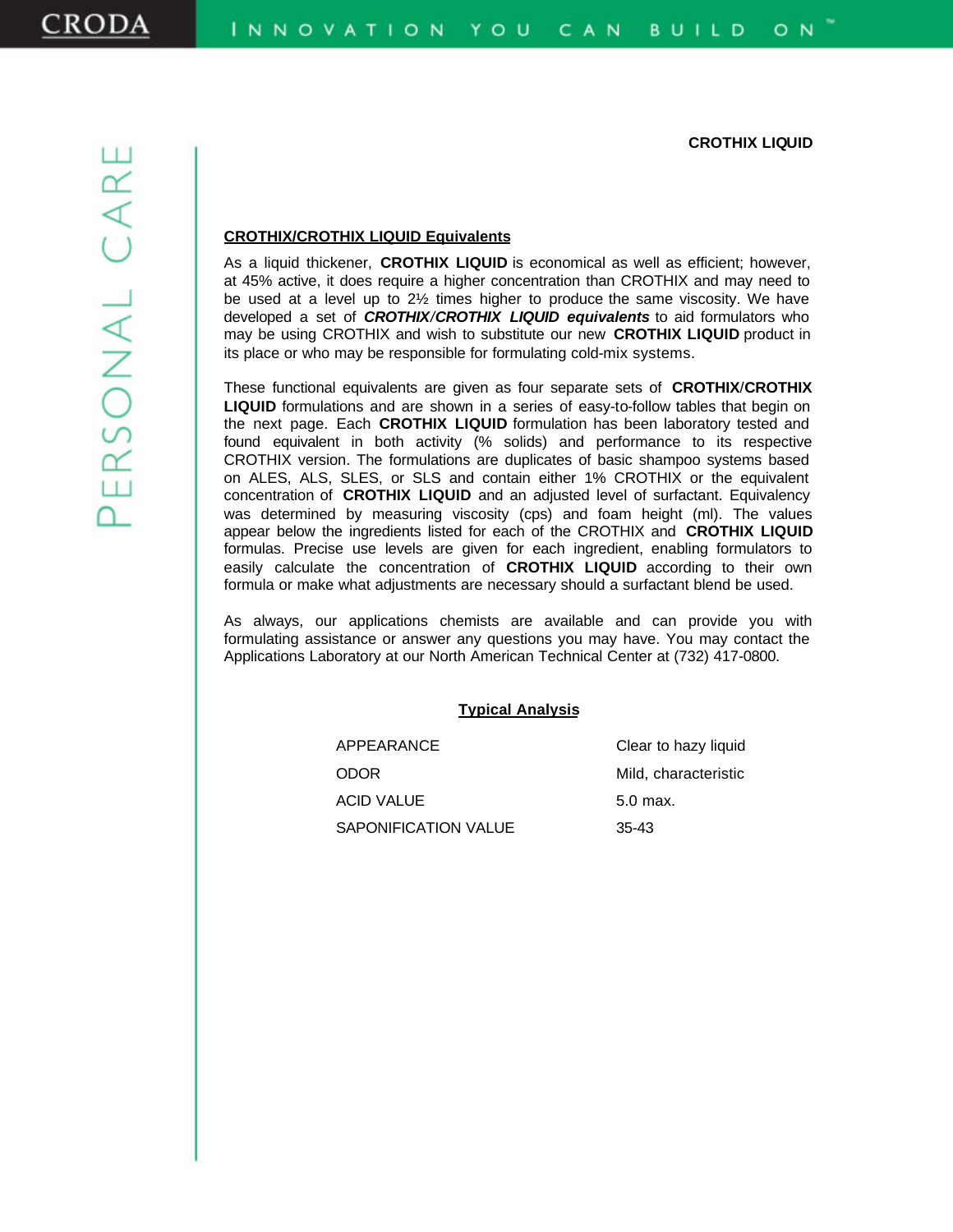| <b>Ammonium Laureth Sulfate (ALES) (2 mol, 25% Active)</b> |         |                                         |         |
|------------------------------------------------------------|---------|-----------------------------------------|---------|
| <b>CROTHIX Formula</b>                                     | $%$ W/W | <b>CROTHIX LIQUID</b><br><b>Formula</b> | % W/W   |
| <b>ALES</b>                                                | 33.6    | <b>ALES</b>                             | 33.6    |
| <b>CROSULTAINE C-50</b>                                    | 7.0     | <b>CROSULTAINE C-50</b>                 | 7.0     |
| <b>CROTHIX</b>                                             | 1.0     | <b>CROTHIX LIQUID</b>                   | 4.0     |
| Germaben II                                                | 1.0     | Germaben II                             | 1.0     |
| Deionized Water                                            | 57.4    | Deionized Water                         | 54.4    |
|                                                            |         |                                         |         |
| *Viscosity, cps                                            | 38,500  | *Viscosity, cps                         | 34,000  |
| <sup>T</sup> Foam Height, ml                               | 680/620 | <sup>†</sup> Foam Height, ml            | 580/530 |

**\*** *RVT Spindle #TC, 10 rpm, @ 25°C* **†**  *Values represent foam height at initial reading and at 5 minutes.*

| <b>Ammonium Lauryl Sulfate (ALS) (28% Active)</b> |         |                                                    |  |
|---------------------------------------------------|---------|----------------------------------------------------|--|
| <b>CROTHIX Formula</b>                            | $%$ W/W | <b>CROTHIX LIQUID</b><br>$%$ W/W<br><b>Formula</b> |  |
| <b>ALS</b>                                        | 30.0    | <b>ALS</b><br>30.0                                 |  |
| CROSULTAINE C-50                                  | 7.0     | <b>CROSULTAINE C-50</b><br>7.0                     |  |
| <b>CROTHIX</b>                                    | 1.0     | <b>CROTHIX LIQUID</b><br>1.5                       |  |
| Germaben II                                       | 1.0     | Germaben II<br>1.0                                 |  |
| Deionized Water                                   | 61.0    | Deionized Water<br>60.5                            |  |
|                                                   |         |                                                    |  |
| *Viscosity, cps                                   | 225     | 215<br>*Viscosity, cps                             |  |
| <sup>T</sup> Foam Height, ml                      | 725/680 | <sup>T</sup> Foam Height, ml<br>750/700            |  |

**\*** *RVT Spindle #3, 20 rpm, @ 25°C* **†**  *Values represent foam height at initial reading and at 5 minutes.*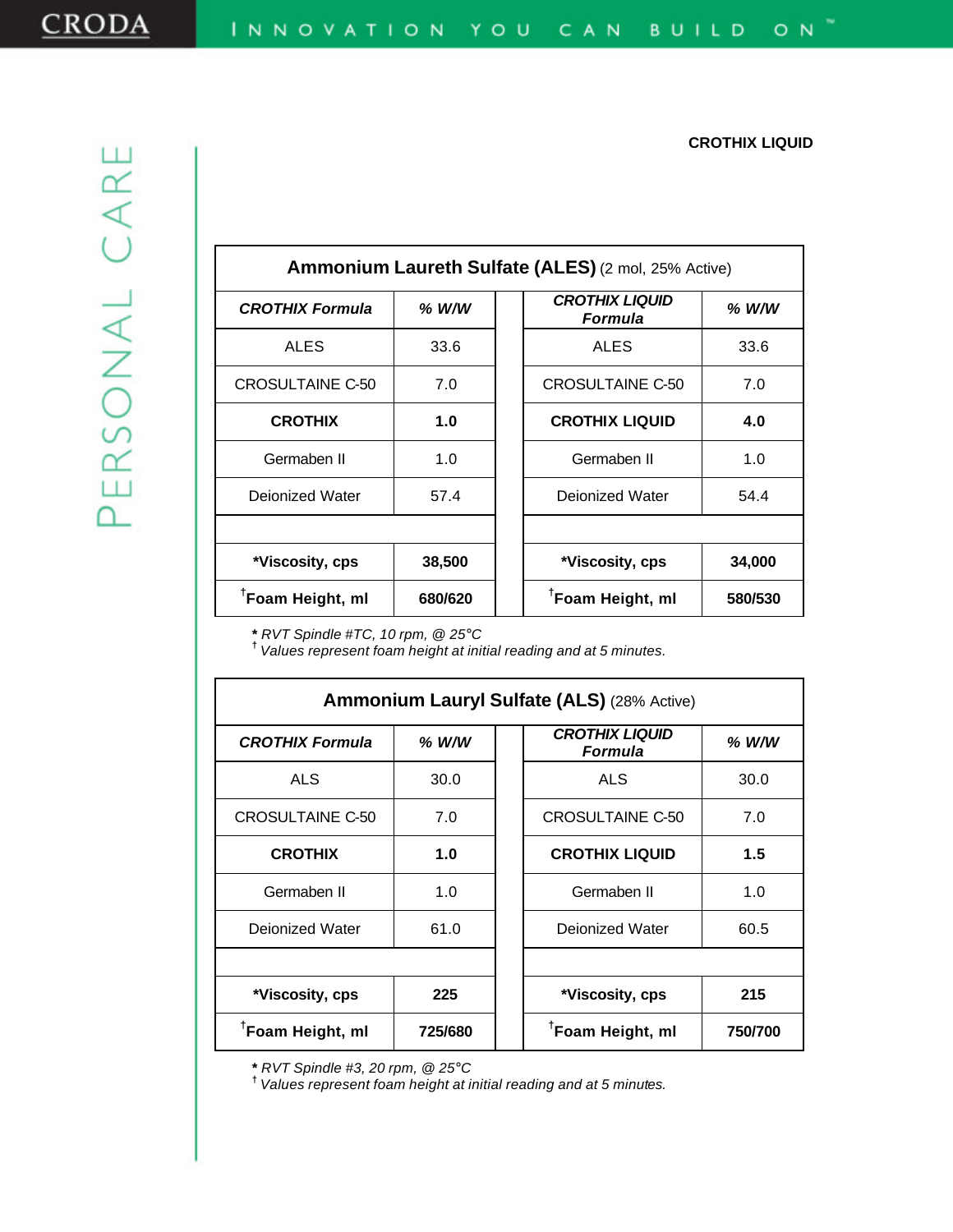| <b>Sodium Laureth Sulfate (SLES)</b> (3 mol, 30% Active) |         |                                         |         |
|----------------------------------------------------------|---------|-----------------------------------------|---------|
| <b>CROTHIX Formula</b>                                   | $%$ W/W | <b>CROTHIX LIQUID</b><br><b>Formula</b> | $%$ W/W |
| <b>SLES</b>                                              | 28.0    | <b>SLES</b>                             | 28.0    |
| CROSULTAINE C-50                                         | 7.0     | <b>CROSULTAINE C-50</b>                 | 7.0     |
| <b>CROTHIX</b>                                           | 1.0     | <b>CROTHIX LIQUID</b>                   | 2.2     |
| Germaben II                                              | 1.0     | Germaben II                             | 1.0     |
| Deionized Water                                          | 63.0    | Deionized Water                         | 61.8    |
|                                                          |         |                                         |         |
| *Viscosity, cps                                          | 29      | *Viscosity, cps                         | 29      |
| <sup>T</sup> Foam Height, ml                             | 650/570 | <sup>T</sup> Foam Height, ml            | 625/580 |

**\*** *RVT Spindle #2, 50 rpm, @ 25°C* **†**  *Values represent foam height at initial reading and at 5 minutes.*

| Sodium Lauryl Sulfate (SLS) (29% Active) |         |                                         |         |
|------------------------------------------|---------|-----------------------------------------|---------|
| <b>CROTHIX Formula</b>                   | $%$ W/W | <b>CROTHIX LIQUID</b><br><b>Formula</b> | $%$ W/W |
| <b>SLS</b>                               | 29.0    | <b>SLS</b>                              | 29.0    |
| <b>CROSULTAINE C-50</b>                  | 7.0     | CROSULTAINE C-50                        | 7.0     |
| <b>CROTHIX</b>                           | 1.0     | <b>CROTHIX LIQUID</b>                   | 2.2     |
| Germaben II                              | 1.0     | Germaben II                             | 1.0     |
| Deionized Water                          | 62.0    | Deionized Water                         | 60.8    |
|                                          |         |                                         |         |
| *Viscosity, cps                          | 31      | *Viscosity, cps                         | 34      |
| <sup>†</sup> Foam Height, ml             | 815/710 | <sup>†</sup> Foam Height, ml            | 810/735 |

**\*** *RVT Spindle #2, 50 rpm, @ 25°C* **†**  *Values represent foam height at initial reading and at 5 minutes.*

*CROSULTAINE C-50: Cocamidopropyl Hydroxysultaine*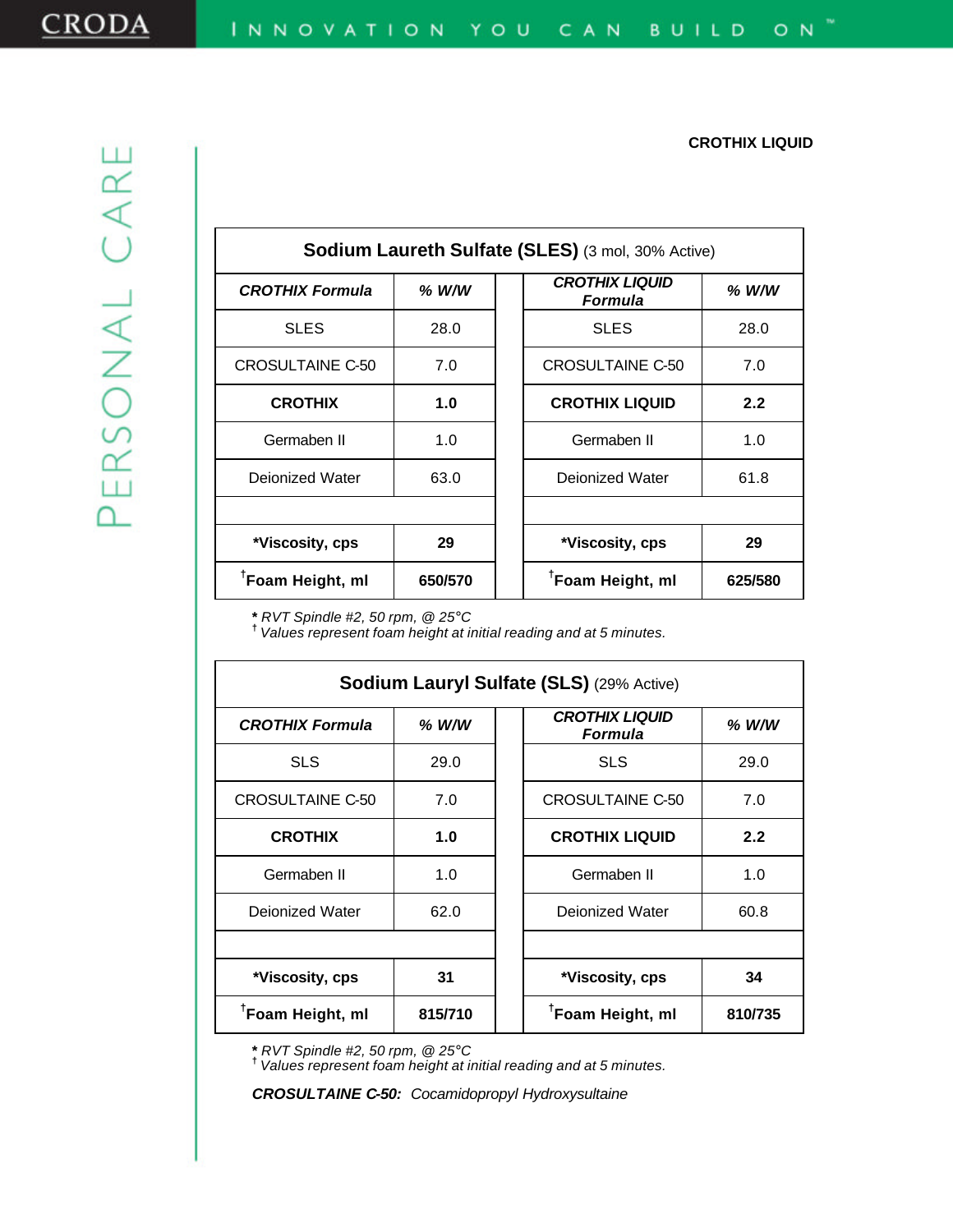| <b>CLEAR BODY WASH</b>                                                                                                                                                                                                                                                                          | <b>BP-48-1</b>              |
|-------------------------------------------------------------------------------------------------------------------------------------------------------------------------------------------------------------------------------------------------------------------------------------------------|-----------------------------|
| Due to the incorporation of GLYCEROX 767, this clear body wash imparts emollient<br>effects that give a refreshingly clean, yet lubricious feel, doing so without leaving an<br>overly oily afterfeel. CROTEIN C-50 is used to provide conditioning. CROTHIX<br><b>LIQUID</b> is the thickener. |                             |
| <b>Ingredients</b>                                                                                                                                                                                                                                                                              | $\frac{\% (W/W)}{}$         |
| <b>PART A</b><br>Dejonized Water<br>SLES (3mol)<br>CROSULTAINE C-50 (Cocamidopropyl Hydroxysultaine)<br>Disodium EDTA                                                                                                                                                                           | 54.4<br>20.0<br>12.0<br>0.1 |
| <b>PART B</b><br>INCROMIDE CA (Cocamide DEA)<br>GLYCEROX 767 (PEG-6 Capric/Caprylic Triglycerides)<br><b>CROTHIX LIQUID</b> (PEG-150 Pentaerythrityl Tetrastearate (and)<br>PEG-6 Caprylic/Capric Glycerides (and) Water)                                                                       | 3.0<br>2.0<br>3.5           |
| <b>PART B</b><br>CROTEIN C-50 (Hydrolyzed Collagen)<br>INCROMECTANT LAMEA (Acetamide MEA (and) Lactamide MEA)<br>10% Citric Acid Solution<br>Propylene Glycol (and) Diazolidinyl Urea (and) Methyl Paraben (and)<br>Propyl Paraben (1)                                                          | 1.0<br>1.0<br>1.0<br>1.0    |

#### **PROCEDURE**

Combine ingredients of Part A with mixing. Combine ingredients of Part B with mixing and heat to 50°C. Slowly add Part B to Part A with mixing. Add ingredients of Part C to Part A individually with mixing. Mix until uniform.

pH=5.5±0.5 Viscosity =6,000±10% (RVT Spindle #3, 10rpm, 25°C)

(1) Germaben II (ISP/Sutton Labs)